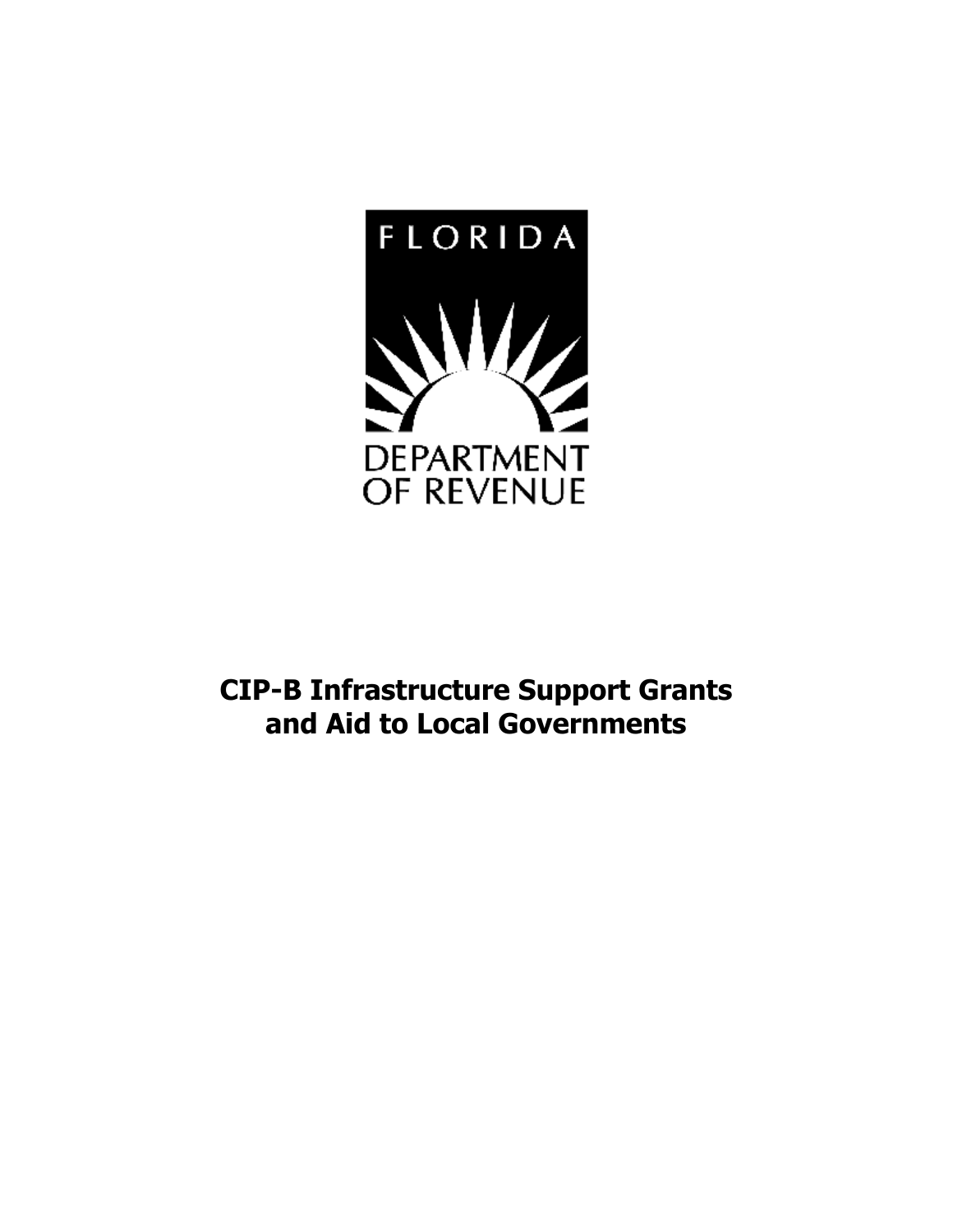

### **Executive Direction and Support Services**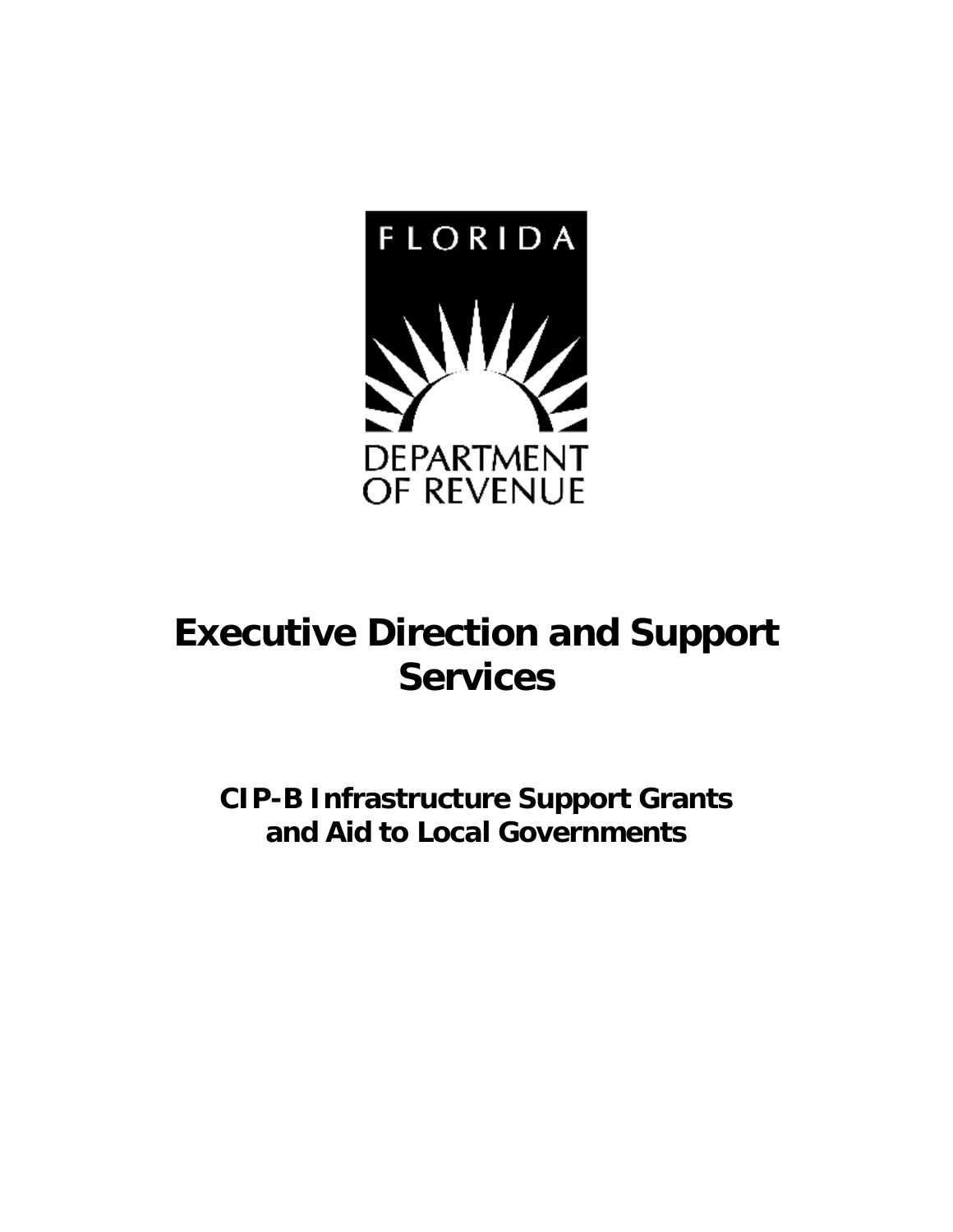| Agency:<br>Department of Revenue                                                                                                                |                                                   |            | Appropriation Category:           |            |            |            |  |  |
|-------------------------------------------------------------------------------------------------------------------------------------------------|---------------------------------------------------|------------|-----------------------------------|------------|------------|------------|--|--|
|                                                                                                                                                 | Service:                                          |            | LAS/PBS Budget Entity:<br>: Code: |            | 73010100   |            |  |  |
| Executive Direction and Support $\begin{bmatrix} \vdots \\ \vdots \end{bmatrix}$<br>LRPP NARRATIVE PAGES DESCRIBING GRANTS TO LOCAL GOVERNMENTS |                                                   |            |                                   |            |            |            |  |  |
|                                                                                                                                                 | <b>Fund Source</b>                                |            |                                   |            |            |            |  |  |
|                                                                                                                                                 |                                                   |            |                                   |            |            |            |  |  |
|                                                                                                                                                 | The Department has no FCO appropriation requests. |            |                                   |            |            |            |  |  |
|                                                                                                                                                 |                                                   |            |                                   |            |            |            |  |  |
|                                                                                                                                                 |                                                   |            |                                   |            |            |            |  |  |
| <b>Authority</b>                                                                                                                                |                                                   |            |                                   |            |            |            |  |  |
|                                                                                                                                                 |                                                   |            |                                   |            |            |            |  |  |
|                                                                                                                                                 |                                                   |            |                                   |            |            |            |  |  |
|                                                                                                                                                 |                                                   |            |                                   |            |            |            |  |  |
|                                                                                                                                                 |                                                   |            |                                   |            |            |            |  |  |
| <b>Funding</b>                                                                                                                                  | <b>Historical Funding</b>                         | FY 2008-09 | FY 2009-10                        | FY 2010-11 | FY 2011-12 | FY 2012-13 |  |  |
|                                                                                                                                                 |                                                   |            |                                   |            |            |            |  |  |
|                                                                                                                                                 |                                                   |            |                                   |            |            |            |  |  |
|                                                                                                                                                 |                                                   |            |                                   |            |            |            |  |  |
|                                                                                                                                                 |                                                   |            |                                   |            |            |            |  |  |
|                                                                                                                                                 |                                                   |            |                                   |            |            |            |  |  |
|                                                                                                                                                 | <b>Projected Funding</b>                          | FY 2013-14 | FY 2014-15                        | FY 2015-16 | FY 2016-17 | FY 2017-18 |  |  |
|                                                                                                                                                 |                                                   |            |                                   |            |            |            |  |  |
|                                                                                                                                                 |                                                   |            |                                   |            |            |            |  |  |
|                                                                                                                                                 |                                                   |            |                                   |            |            |            |  |  |
|                                                                                                                                                 | Office of Policy and Budget - July 2012           |            |                                   |            |            |            |  |  |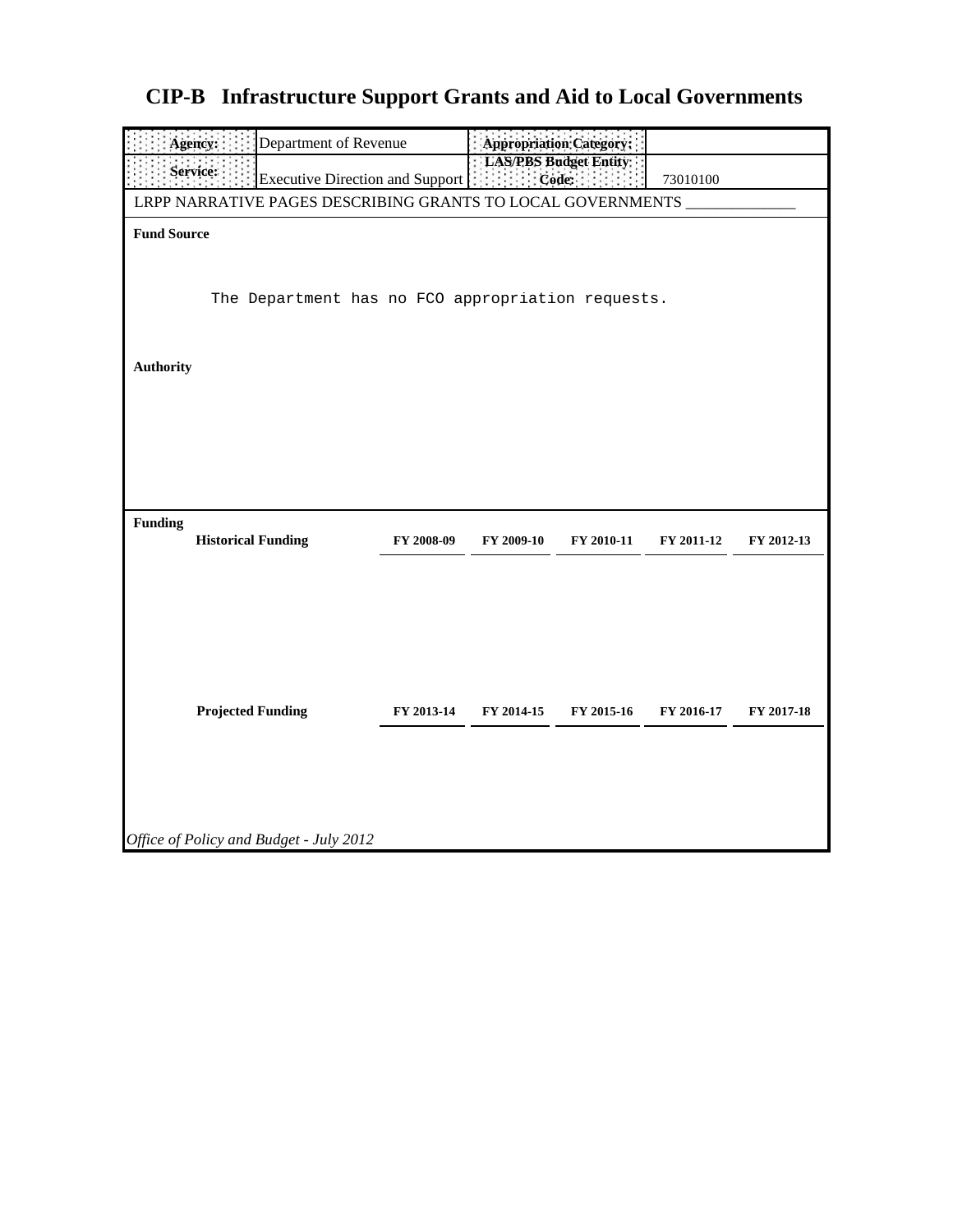

### **Property Tax Oversight**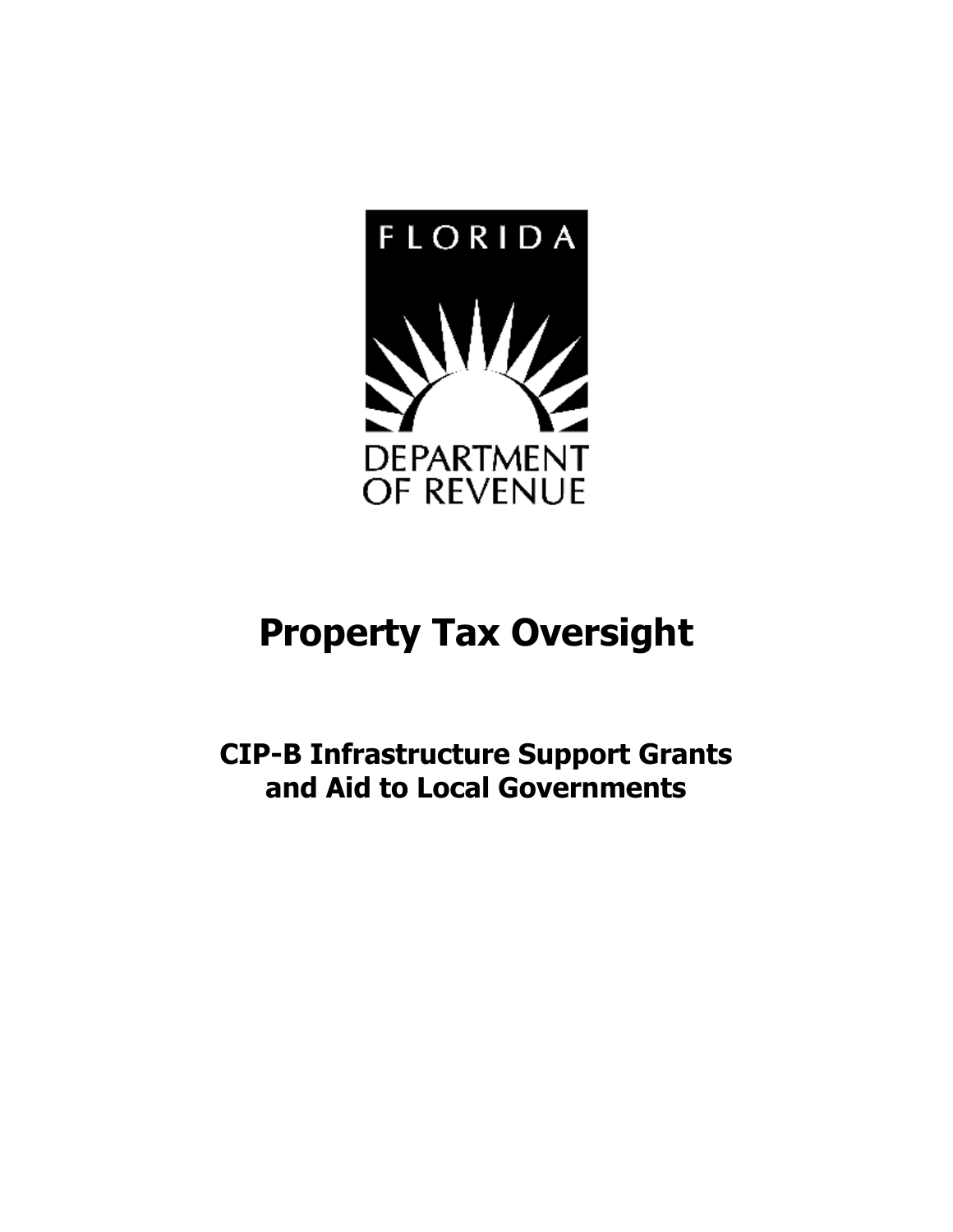| Department of Revenue<br>Agency:                            |            | Appropriation Category: |                                             |            |            |  |  |
|-------------------------------------------------------------|------------|-------------------------|---------------------------------------------|------------|------------|--|--|
| Service:<br>Property Tax Oversight                          |            |                         | LAS/PBS Budget Entity:<br>$: \text{Code}$ : | 73200000   |            |  |  |
| LRPP NARRATIVE PAGES DESCRIBING GRANTS TO LOCAL GOVERNMENTS |            |                         |                                             |            |            |  |  |
| <b>Fund Source</b>                                          |            |                         |                                             |            |            |  |  |
|                                                             |            |                         |                                             |            |            |  |  |
| The Department has no FCO appropriation requests.           |            |                         |                                             |            |            |  |  |
|                                                             |            |                         |                                             |            |            |  |  |
|                                                             |            |                         |                                             |            |            |  |  |
| <b>Authority</b>                                            |            |                         |                                             |            |            |  |  |
|                                                             |            |                         |                                             |            |            |  |  |
|                                                             |            |                         |                                             |            |            |  |  |
|                                                             |            |                         |                                             |            |            |  |  |
|                                                             |            |                         |                                             |            |            |  |  |
| <b>Funding</b><br><b>Historical Funding</b>                 | FY 2008-09 | FY 2009-10              | FY 2010-11                                  | FY 2011-12 | FY 2012-13 |  |  |
|                                                             |            |                         |                                             |            |            |  |  |
|                                                             |            |                         |                                             |            |            |  |  |
|                                                             |            |                         |                                             |            |            |  |  |
|                                                             |            |                         |                                             |            |            |  |  |
|                                                             |            |                         |                                             |            |            |  |  |
| <b>Projected Funding</b>                                    | FY 2013-14 | FY 2014-15              | FY 2015-16                                  | FY 2016-17 | FY 2017-18 |  |  |
|                                                             |            |                         |                                             |            |            |  |  |
|                                                             |            |                         |                                             |            |            |  |  |
|                                                             |            |                         |                                             |            |            |  |  |
| Office of Policy and Budget - July 2012                     |            |                         |                                             |            |            |  |  |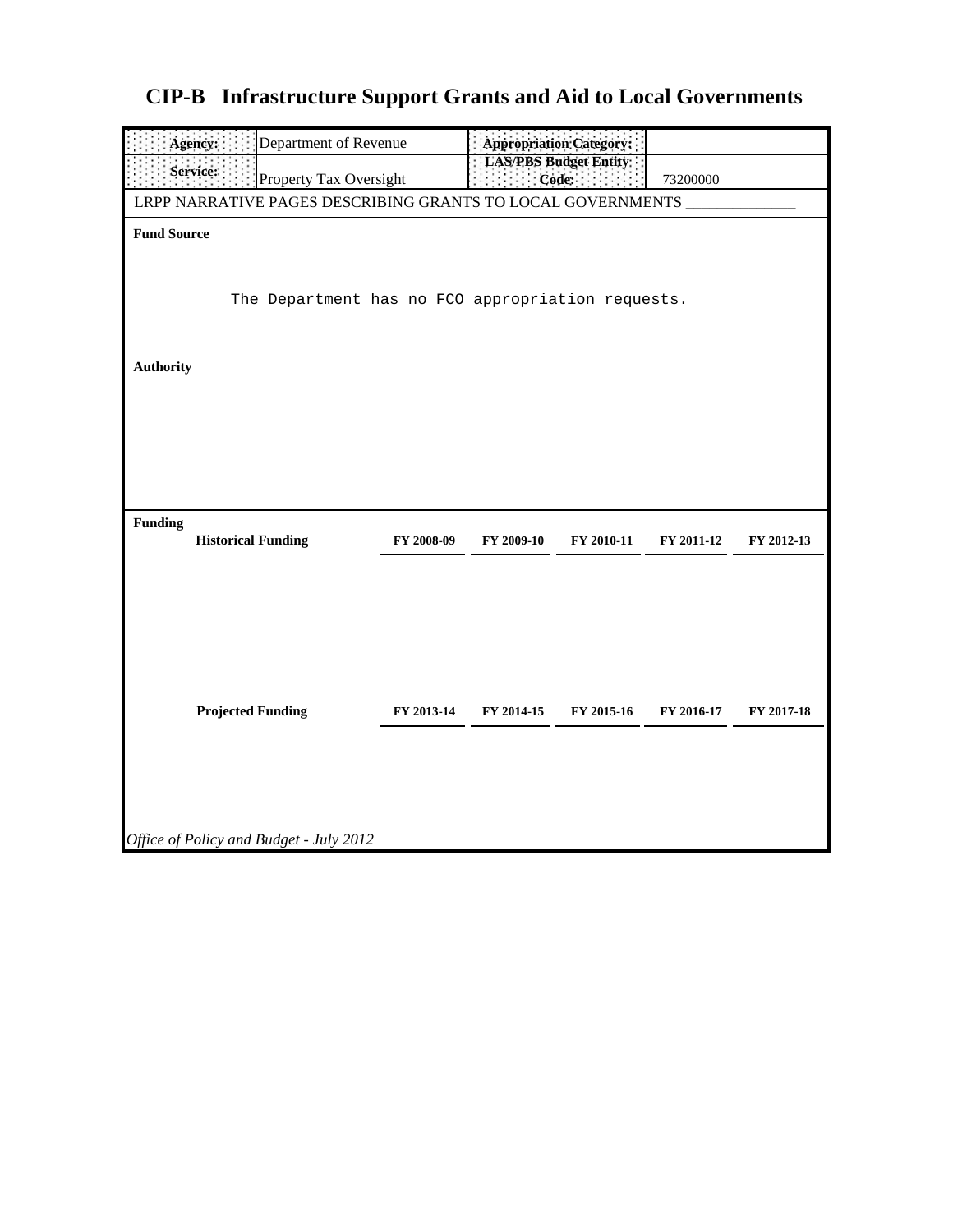

# **Child Support Enforcement**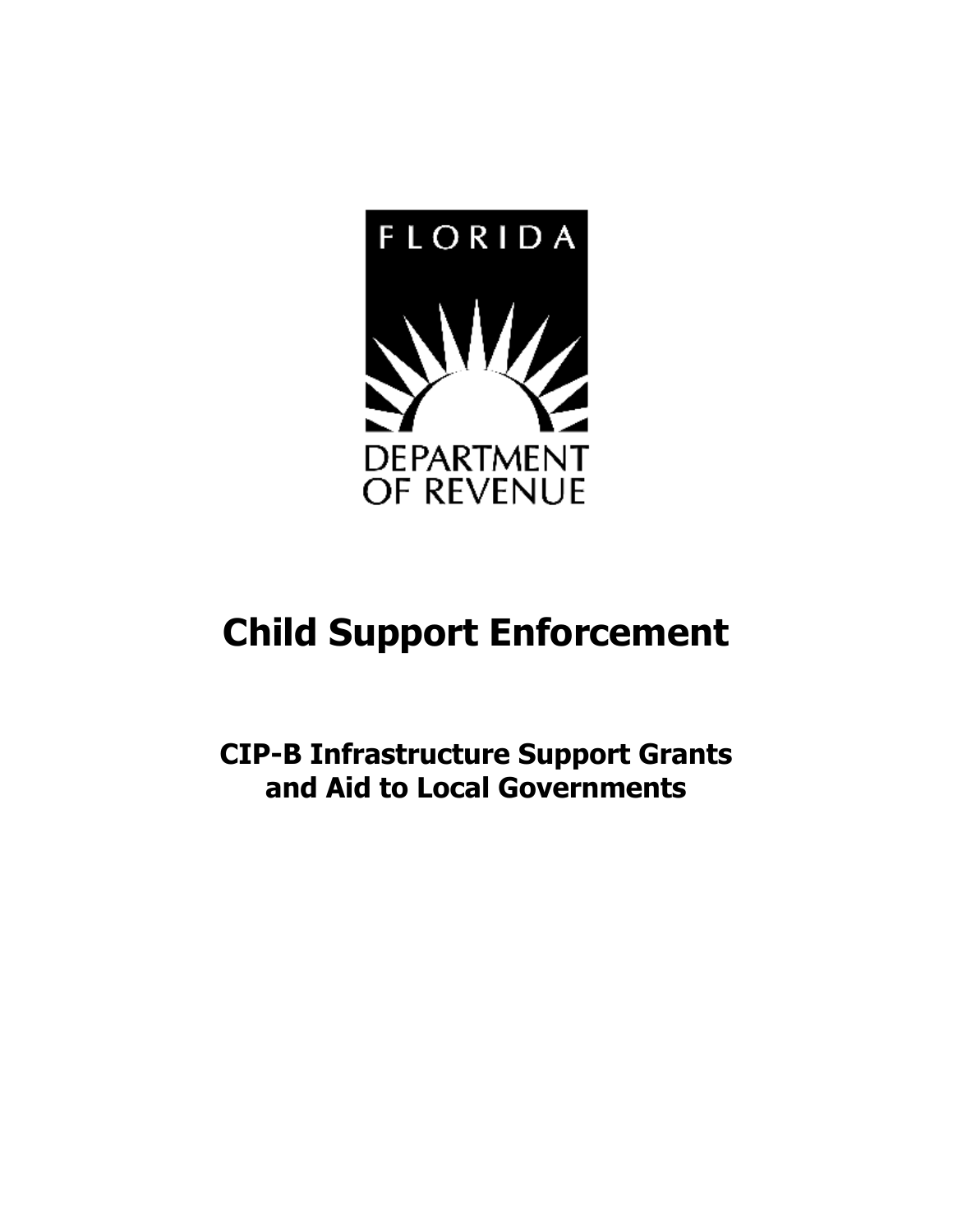| Agency:<br>Department of Revenue                            | Appropriation Category: |            |                        |            |            |  |
|-------------------------------------------------------------|-------------------------|------------|------------------------|------------|------------|--|
| Service:                                                    |                         |            | LAS/PBS Budget Entity. |            |            |  |
| <b>Child Support Enforcement</b>                            |                         | : Code:    |                        | 73300000   |            |  |
| LRPP NARRATIVE PAGES DESCRIBING GRANTS TO LOCAL GOVERNMENTS |                         |            |                        |            |            |  |
| <b>Fund Source</b>                                          |                         |            |                        |            |            |  |
|                                                             |                         |            |                        |            |            |  |
|                                                             |                         |            |                        |            |            |  |
| The Department has no FCO appropriation requests.           |                         |            |                        |            |            |  |
|                                                             |                         |            |                        |            |            |  |
| <b>Authority</b>                                            |                         |            |                        |            |            |  |
|                                                             |                         |            |                        |            |            |  |
|                                                             |                         |            |                        |            |            |  |
|                                                             |                         |            |                        |            |            |  |
|                                                             |                         |            |                        |            |            |  |
|                                                             |                         |            |                        |            |            |  |
|                                                             |                         |            |                        |            |            |  |
| <b>Funding</b><br><b>Historical Funding</b>                 | FY 2008-09              | FY 2009-10 | FY 2010-11             | FY 2011-12 | FY 2012-13 |  |
|                                                             |                         |            |                        |            |            |  |
|                                                             |                         |            |                        |            |            |  |
|                                                             |                         |            |                        |            |            |  |
|                                                             |                         |            |                        |            |            |  |
|                                                             |                         |            |                        |            |            |  |
|                                                             |                         |            |                        |            |            |  |
| <b>Projected Funding</b>                                    | FY 2013-14              | FY 2014-15 | FY 2015-16             | FY 2016-17 | FY 2017-18 |  |
|                                                             |                         |            |                        |            |            |  |
|                                                             |                         |            |                        |            |            |  |
|                                                             |                         |            |                        |            |            |  |
|                                                             |                         |            |                        |            |            |  |
|                                                             |                         |            |                        |            |            |  |
| Office of Policy and Budget - July 2012                     |                         |            |                        |            |            |  |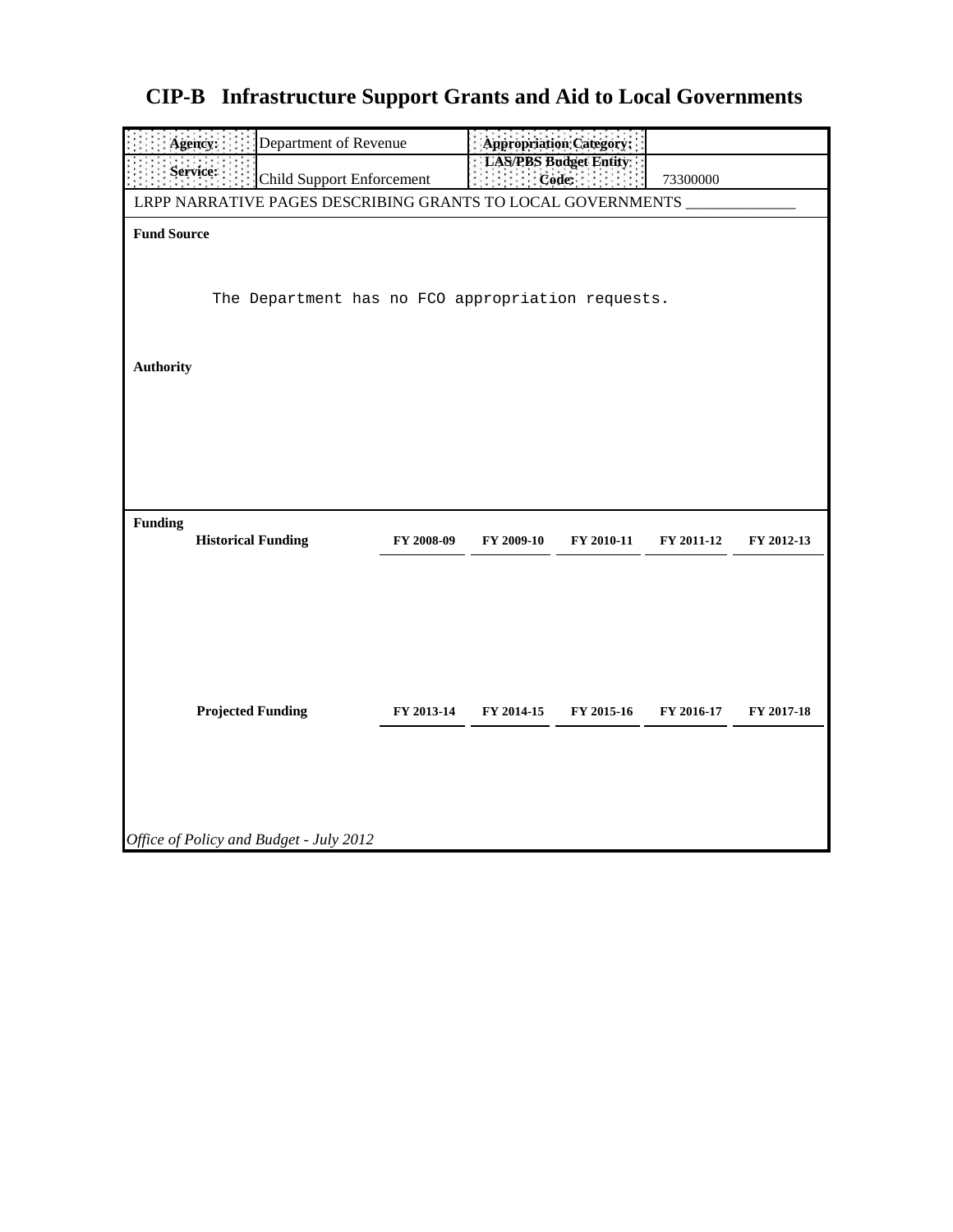

### **General Tax Administration**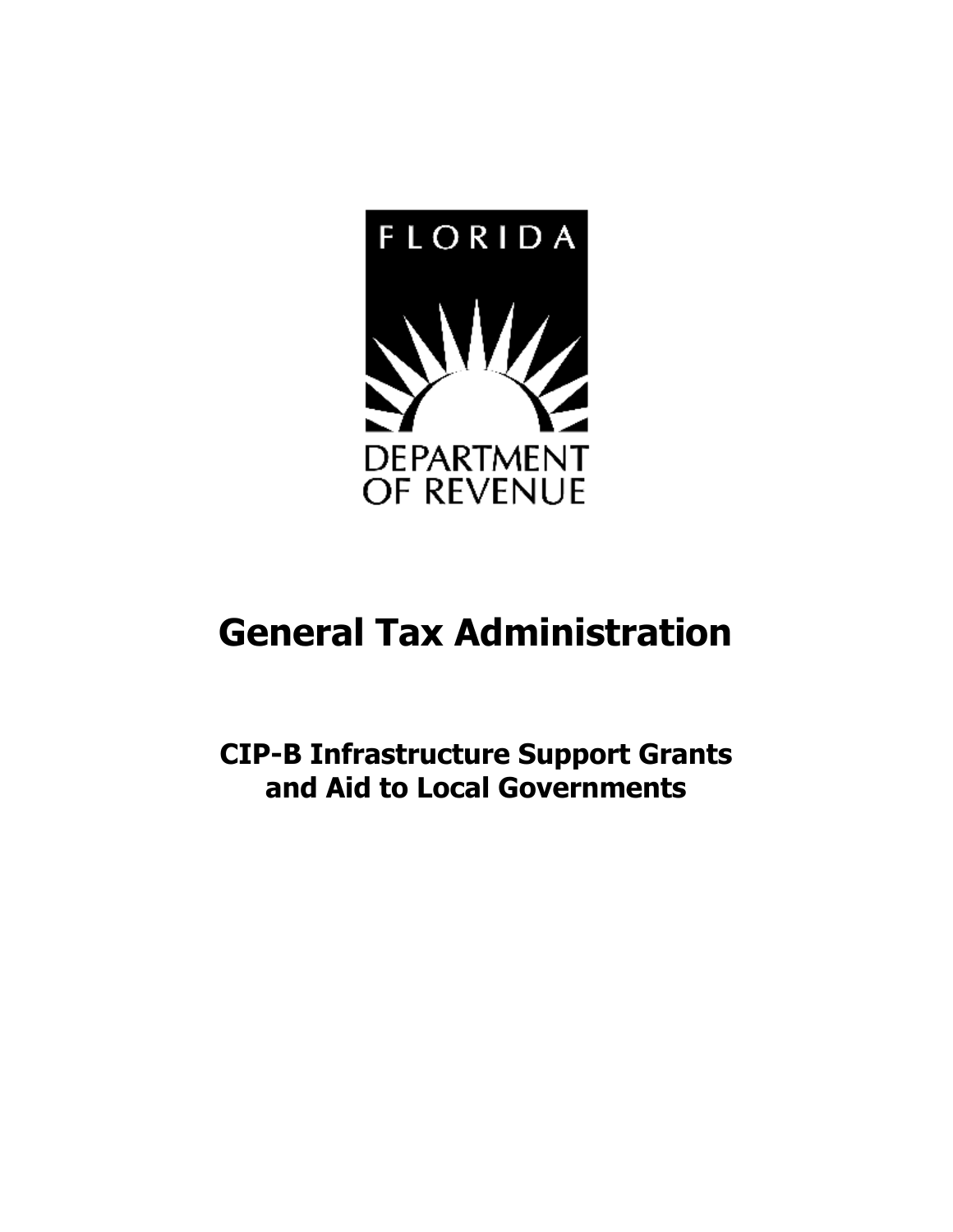| Agency:<br>Department of Revenue                                     |            |            | Appropriation Category: |            |            |  |  |
|----------------------------------------------------------------------|------------|------------|-------------------------|------------|------------|--|--|
| Service:<br>General Tax Administration                               |            |            | LAS/PBS Budget Entity:  | 73400000   |            |  |  |
| Code:<br>LRPP NARRATIVE PAGES DESCRIBING GRANTS TO LOCAL GOVERNMENTS |            |            |                         |            |            |  |  |
| <b>Fund Source</b>                                                   |            |            |                         |            |            |  |  |
|                                                                      |            |            |                         |            |            |  |  |
| The Department has no FCO appropriation requests.                    |            |            |                         |            |            |  |  |
|                                                                      |            |            |                         |            |            |  |  |
|                                                                      |            |            |                         |            |            |  |  |
| <b>Authority</b>                                                     |            |            |                         |            |            |  |  |
|                                                                      |            |            |                         |            |            |  |  |
|                                                                      |            |            |                         |            |            |  |  |
|                                                                      |            |            |                         |            |            |  |  |
|                                                                      |            |            |                         |            |            |  |  |
|                                                                      |            |            |                         |            |            |  |  |
| <b>Funding</b><br><b>Historical Funding</b>                          | FY 2008-09 | FY 2009-10 | FY 2010-11              | FY 2011-12 | FY 2012-13 |  |  |
|                                                                      |            |            |                         |            |            |  |  |
|                                                                      |            |            |                         |            |            |  |  |
|                                                                      |            |            |                         |            |            |  |  |
|                                                                      |            |            |                         |            |            |  |  |
|                                                                      |            |            |                         |            |            |  |  |
| <b>Projected Funding</b>                                             | FY 2013-14 | FY 2014-15 | FY 2015-16              | FY 2016-17 | FY 2017-18 |  |  |
|                                                                      |            |            |                         |            |            |  |  |
|                                                                      |            |            |                         |            |            |  |  |
|                                                                      |            |            |                         |            |            |  |  |
|                                                                      |            |            |                         |            |            |  |  |
| Office of Policy and Budget - July 2012                              |            |            |                         |            |            |  |  |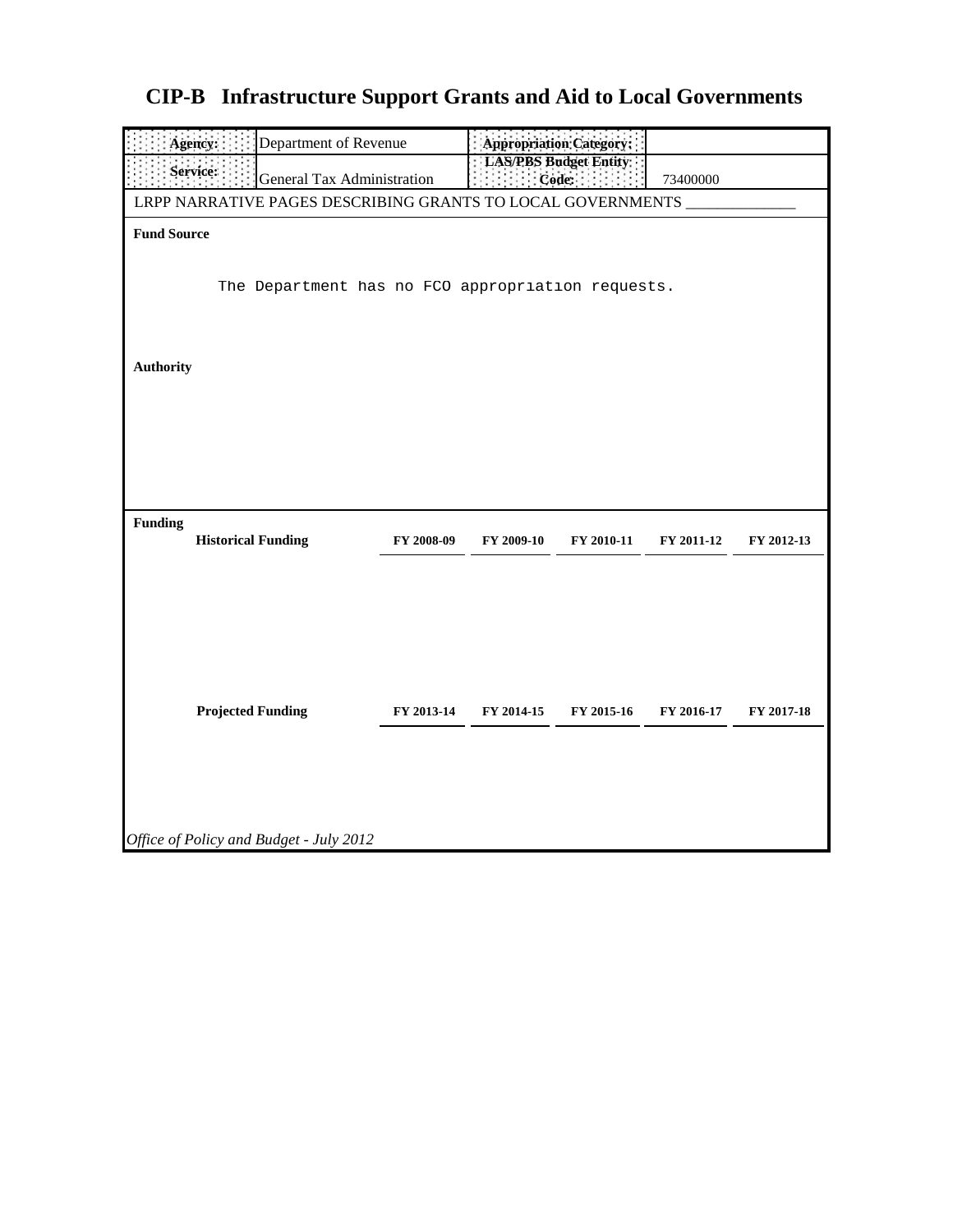

## **Information Services**